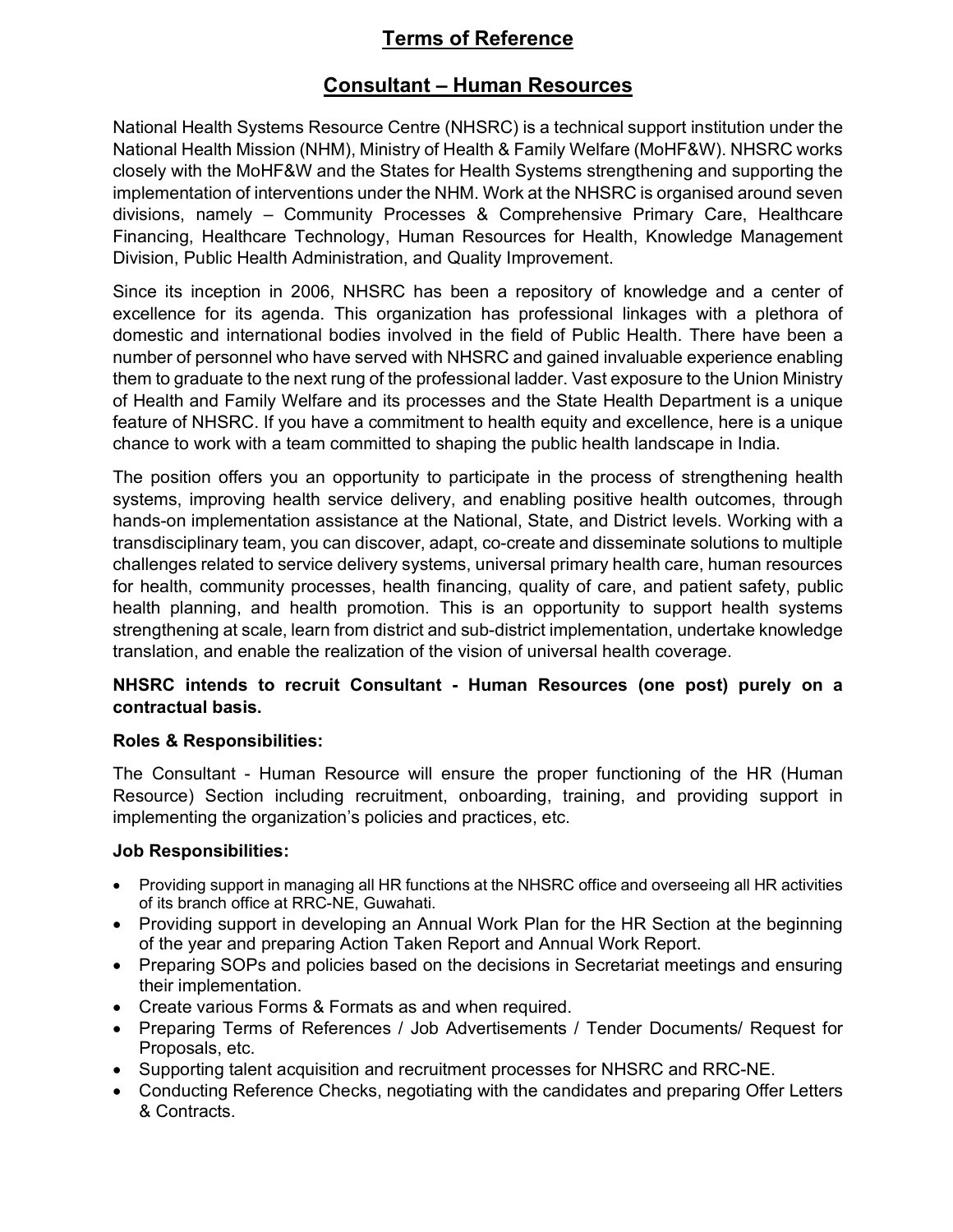- Onboarding of new joiners (Consultants, Fellows, and Interns).
- Conducting timely Induction and orientation of new joiners.
- Leave and attendance management of NHSRC personnel.
- Facilitating the Annual and Mid-Year Performance Appraisal exercise and sharing the feedback with the NHSRC personnel.
- Facilitating annual campus recruitment exercise for various technical divisions of the organization.
- Handling HRMIS and generating reports as and when required. Gathering and analyzing data, like time to hire and staff turnover rates, etc.
- Maintaining personnel files and records in electronic and paper form.
- Preparing annual training calendar and identifying different institutions / Trainers & organizing trainings for NHSRC & RRC-NE personnel.
- Providing support for internal and external ISO Audits of the HR Section by updating and filing all records in a timely manner.
- Coordinating with empaneled agencies for medical/ accidental insurance on a regular basis. Advertisement agencies for publishing job advertisements in newspapers, etc.
- Processing of advertisement bills, honorarium vouchers, and other bills related to the HR Section.
- Organizing staff welfare events as and when required.
- Ensuring statutory compliance of the organization.
- Any other task as assigned by the HR Manager & Principal Administrative Officer.

### Qualifications & Experience:

#### (A) Essential Qualifications

 Regular MBA / PGDBM in HR from a recognized university/ institution with a minimum of 05 years of post-qualification work experience in overall HR functions.

#### (B) Desirable Qualifications

- In addition to the above, a Diploma/ Certification in Computer Application to cover MS Excel, Word, PowerPoint, database management, Access Diploma/ Certification in Business Management would be desirable.
- Working experience in Government / Social Sector is desirable
- Knowledge and experience of governmental recruitment, documentation, filing & correspondence process in Human Resource Management will be preferred.
- Excellent verbal & written communication skills.
- Ability to complete multiple tasks under pressure and should be a team player.
- Formal educational qualifications & Experience could be relaxed for suitable candidates

Age Limit: 45 years & below (As of the last date of application)

Work Location: New Delhi

#### Remuneration Range: Between Rs.60,000/- to Rs. 1,20,000/-

#### \*Fee offered within the band will be commensurate with qualification and experience

Other Benefits: In addition to the remuneration mentioned above, Consultants of NHSRC are entitled to Free Accidental insurance, Subsidized Medical insurance, Mobile bills reimbursement, Laptop reimbursement (As per NHSRC Policy), 30 days Consolidated leave, fully paid Maternity leave (For Female Consultants) as per Government of India policy, performance linked increments, TA/ DA and per diem for on-duty visits.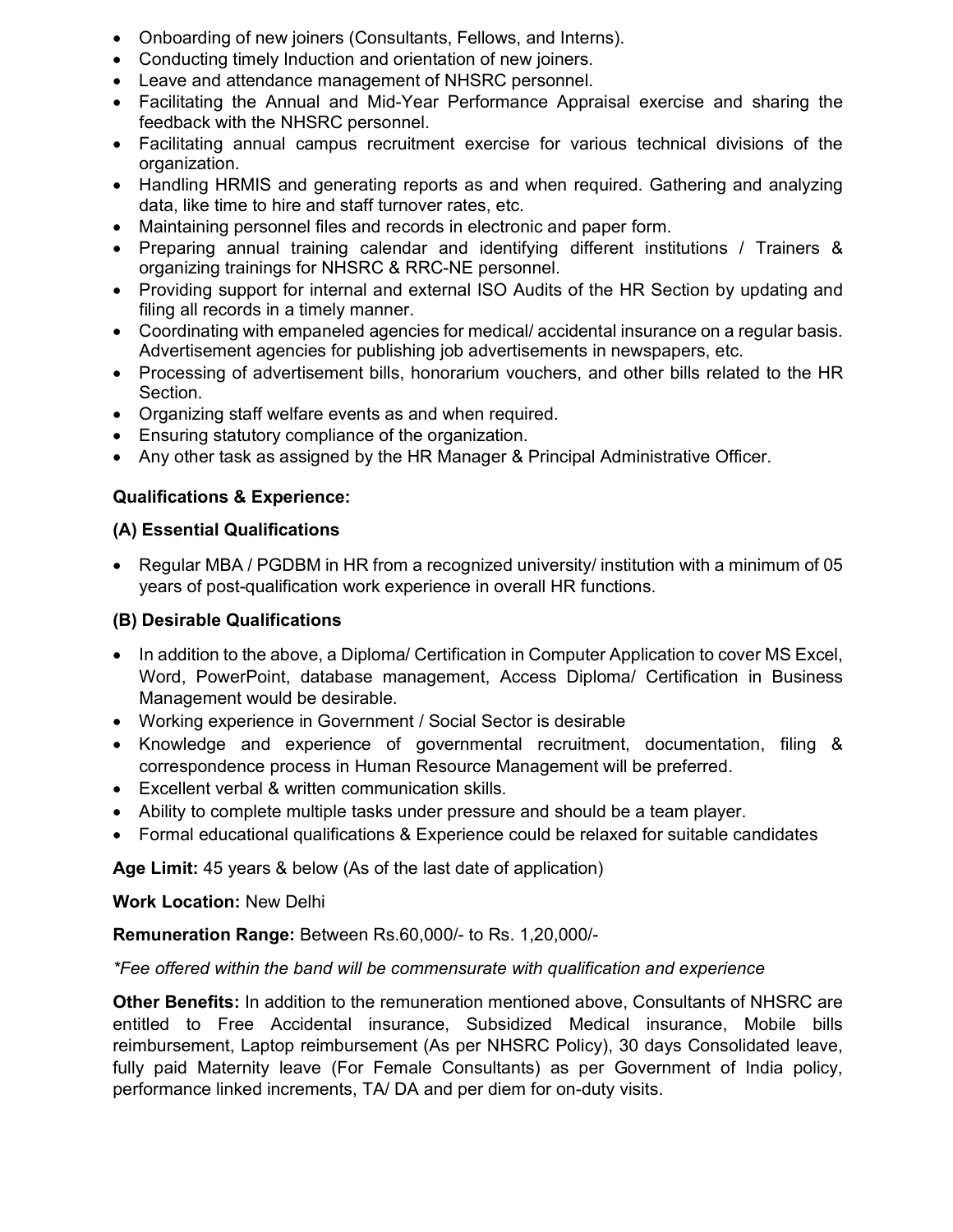Duration of Contract: Initial Contract till 31st March 2024 (with further extension subject to satisfactory performance)

Candidates selected in this interview could be considered for other vacant positions at NHSRC requiring similar skill sets and at appropriate level.

How to apply: Candidates are requested to fill the online application correctly which is available on the NHSRC website (http://nhsrcindia.org). Applications will be accepted in the prescribed online application format only. Last date for receiving applications is 28<sup>th</sup> April 2022.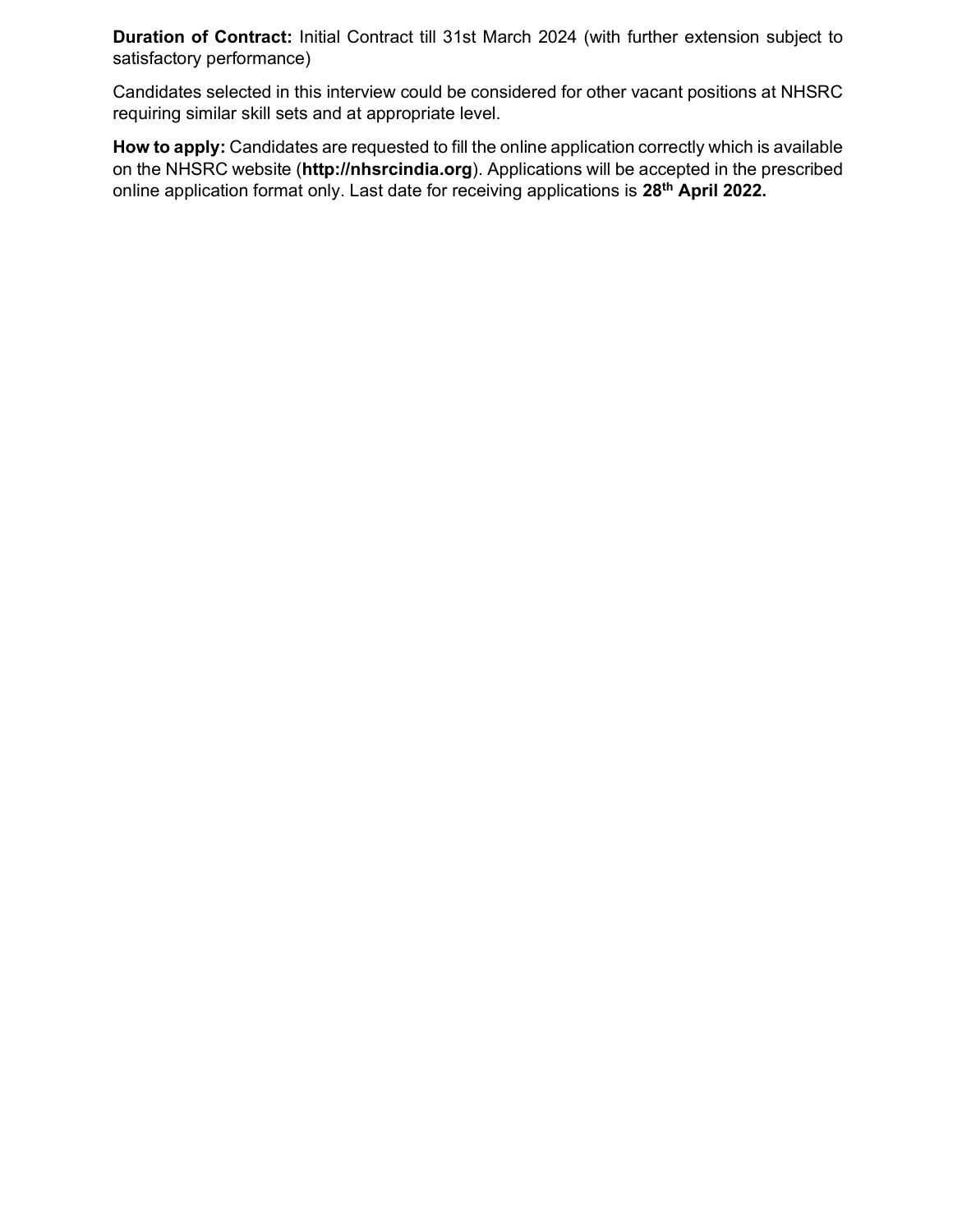# संदर्भ शर्तें

### कनसल्टेंट – मानव संसाधन

राष्ट्रीय स्वास्थ्य प्रणाली संसाधन केंद्र (एनएचएसआरसी) स्वास्थ्य एवं परिवार कल्याण मंत्रालय के राष्ट्रीय स्वास्थ्य मिशन (एनएचएम) के अंतर्गत तकनीकी समर्थन संस्था है। एनएचएसआरसी स्वास्थ्य प्रणाली को मजबूत करने और एनएचएम के अंतर्गत कार्यक्रमों के कार्यान्वयन में समर्थन करने के लिए स्वास्थ्य एवं परिवार कल्याण मंत्रालय और राज्यों के साथ करीबी तौर पर कार्य करता है। एनएचएसआरसी में कार्य सात प्रभागों – सामुदायिक प्रक्रियाएं और व्यापक प्राथमिक देखभाल, स्वास्थ्य देखभाल वित्तपोषण, स्वास्थ्य देखभाल प्राद्यौगिकी, स्वास्थ्य के लिए मानव संसाधन, ज्ञान प्रबंधन प्रभाग, सार्वजनिक स्वास्थ्य प्रशासन और गुणवत्ता सुधार के इर्दगिर्द व्यवस्थित है।

वर्ष 2006 में आरंभ से ही एनएचएसआरसी अपने एजेंडे के लिए ज्ञान का भंडार और उत्कृष्टता का केंद्र रहा है। इस संगठन के सार्वजनिक स्वास्थ्य के क्षेत्र में संलग्न अनेक घरेलू और अंतरराष्ट्रीय निकायों के साथ व्यावसायिक संबंध हैं। ऐसे अनेक व्यक्ति हैं जिन्होंने एनएचएसआरसी के साथ कार्य किया और अमूल्य अनुभव प्राप्त किया जिससे पेशेवर मंजिल की अगली सीढ़ी पर छलांग लगाने में सक्षम हुए। स्वास्थ्य एवं परिवार कल्याण मंत्रालय और राज्य स्वास्थ्य विभाग के साथ कार्य करने के व्यापक अवसरों के साथ एनएचएसआरसी की प्रक्रियाएं इसकी अनूठी विशेषताएं हैं। यदि आप स्वास्थ्य निष्पक्षता और उत्कृष्टता के लिए प्रतिबद्ध हैं तो यह भारत में सार्वजनिक स्वास्थ्य परिदृश्य को दिशा देने के लिए प्रतिबद्ध टीम के साथ कार्य करने का अनूठा अवसर है।

यह पद आपको स्वास्थ्य प्रणाली को मजबूत करने, स्वास्थ्य सेवा वितरण में सुधार और राष्ट्रीय, राज्य एवं जिला स्तरों पर कार्यान्वयन सहायता के बारे में अनुभव के माध्यम से सकारात्मक स्वास्थ्य परिणाम प्राप्त करने की प्रक्रिया में भागीदारी का अवसर उपलब्ध कराता है। विभिन्न क्षेत्रों में काम करने वाले दल के साथ कार्य करके आप सेवा वितरण प्रणाली, सार्वभौमिक प्राथमिक स्वास्थ्य देखभाल, स्वास्थ्य के लिए मानव संसाधन, सामुदायिक प्रक्रियाओं, स्वास्थ्य वित्तपोषण, देखभाल की गुणवत्ता एवं रोगी सुरक्षा, सार्वजनिक स्वास्थ्य नियोजन और स्वास्थ्य संवर्दधन संबंधी अनेक चुनौतियों के समाधान खोजने, अपनाने, सह-सृजन के साथ उनका प्रचार-प्रसार कर सकते हैं। यह व्यापक स्तर पर स्वास्थ्य प्रणाली को मजबूत करने में समर्थन देने, जिला और उप-जिला कार्यान्वयन से सीखने, ज्ञान का अनुवाद करने या दूसरों तक पहुंचाने और सार्वभौमिक स्वास्थ्य कवरेज के दृष्टिकोण को साकार करने में सक्षम बनाने का अवसर भी है।

एनएचएसआरसी विशुद्ध रूप से अनुबंध आधार पर कनसल्टेंट – मानव संसाधन (एक पद) पर भर्ती का इच्छुक है।

# भूमिकाएं और जिम्मेदारियां :

- एनएचएसआरसी कार्यालय में सभी एचआर कार्यों के प्रबंधन में समर्थन उपलब्ध कराना और आरआरसी-एनई, गुवाहाटी में इसके शाखा कार्यालय की सभी एचआर गतिविधियों का अवलोकन

– वर्ष के आरंभ में एचआर सेक्शन के लिए वार्षिक कार्य योजना विकसित करने में समर्थन उपलब्ध कराना और की गई कार्रवाई की रिपोर्ट तथा वार्षिक कार्य रिपोर्ट तैयार करना

- सचिवालय बैठकों में निर्णयों पर आधारित एसओपी और नीतियां तैयार करना तथा उनका कार्यान्वयन सुनिश्चित करना
- आवश्यकतानुसार विविध फार्म और प्रारूप सृजित करना
- संदर्भ शर्तें ६ रोजगार विज्ञापन / निविदा दस्तावेज ६ प्रस्तावों के लिए आग्रह इत्यादि तैयार करना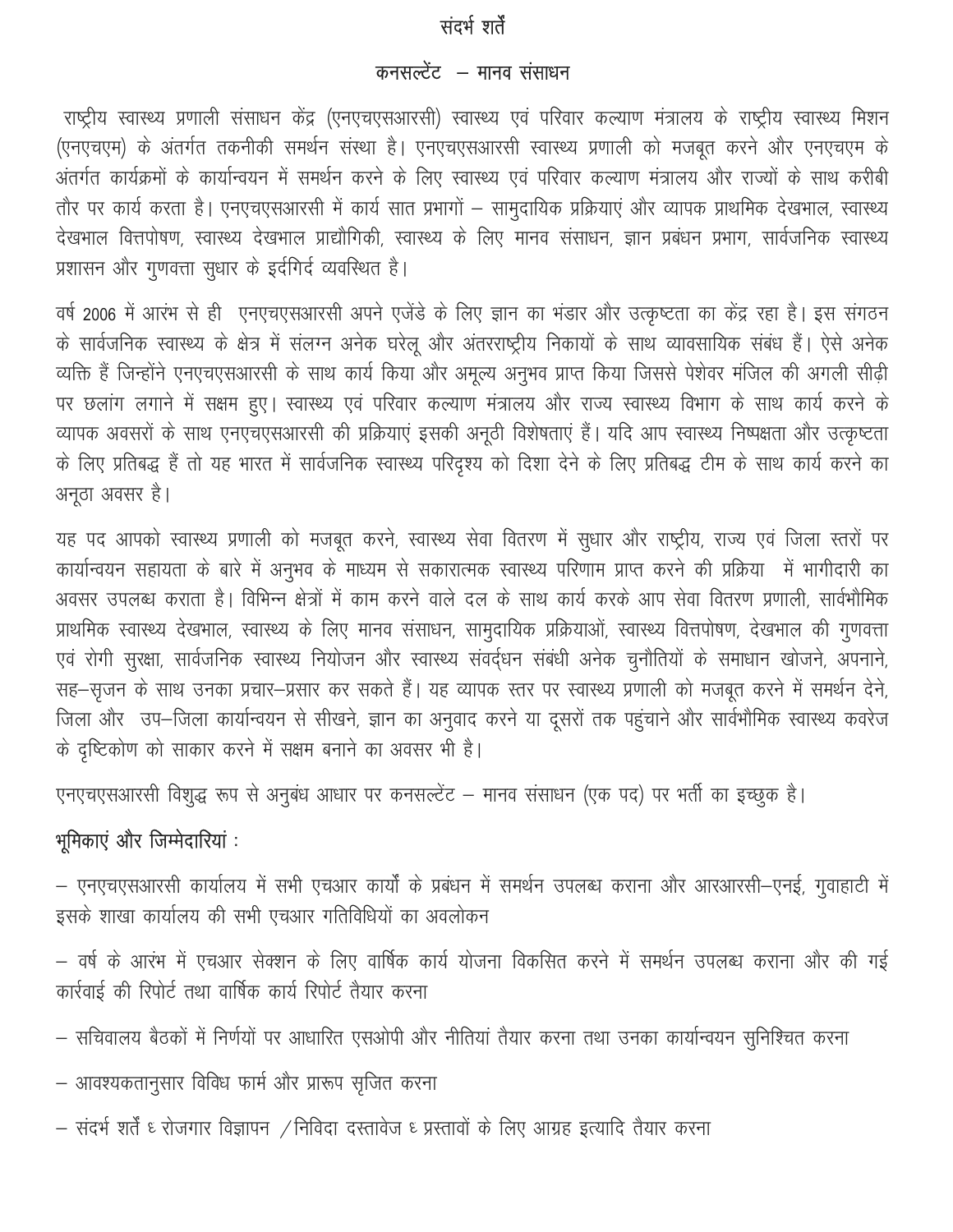– एनएचएसआरसी और आरआरसी–एनई के लिए प्रतिभा अधिग्रहण और भर्ती प्रक्रियाओं में समर्थन करना

– संदर्भ जांच करना, उम्मीदवारों से बातचीत और समझौता करना और ऑफर लेटर और अनुबंध तैयार करना

– नए जॉइनर्स की ज्ञानप्राप्ति (कनसल्टेंट, फेलो और इंटर्न)

– नए जॉइनर्स का समय पर प्रवेश और अभिमुखीकरण करना

– एनएचएसआरसी कर्मियों के अवकाश और उपस्थिति का प्रबंधन

– वार्षिक और वर्ष के मध्य में प्रदर्शन मूल्यांकन अभ्यास सुगम बनाना और एनएचएसआरसी कर्मियों के साथ फीडबैक साझा करना

– संगठन के विविध तकनीकी प्रभागों के लिए वार्षिक परिसर भर्ती अभ्यास सुगम बनाना

– एचआरएमआईएस संभालना और आवश्यकतानुसार रिपोर्ट सृजित करना। हायर करने का समय और स्टाफ सकल कारोबार दर जैसे आंकडे एकत्र करना और विश्लेषण करना

– इलेक्ट्रोनिक और कागजी रूप में व्यक्तिगत फाइल और रिकार्ड अनुरक्षण

– वार्षिक प्रशिक्षण कैलेंडर तैयार करना और एनएचएसआरसी एवं आरआरसी–एनई कर्मियों के लिए विभिन्न संस्थानों ध प्रशिक्षकों की पहचान करना और प्रशिक्षण आयोजित करना

– समयबद्ध ढंग से सभी रिकार्ड के अद्यतन और फाइलिंग के जरिए एचआर सेक्शन के लिए आंतरिक और बाहरी आईएसओ लेखा परीक्षा के लिए समर्थन उपलब्ध कराना

– नियमित आधार चिकित्सा ६ दुर्घटना बीमा के लिए पैनल में शामिल एजेंसियों के साथ समन्वय करना। समाचार पत्रों इत्यादि में रोजगार विज्ञापन प्रकाशित कराने के लिए विज्ञापन एजेंसियों से संपर्क।

– विज्ञापन बिलों, मानद राशि के वाउचर और एचआर सेक्शन) संबंधी अन्य बिलों को प्रोसेस करना

– आवश्यकता होने पर स्टाफ कल्याण कार्यक्रम आयोजित करना

– संगठन का वैधानिक अनुपालन सुनिश्चित करना

– कोई अन्य कार्य जो एचआर प्रबंधक और प्रधान प्रशासनिक अधिकारी सौंप सकता है

### शैक्षिक योग्यता और अनुभव

## आवश्यक योग्यता

- मान्यता प्राप्त विश्वविद्यालय/संस्थान से एचआर में नियमित एमबीए/पीजीडीबीएम के साथ शैक्षिक योग्यता के उपरांत समग्र एचआर कार्यों में न्यूनतम 05 वर्ष का अनुभव